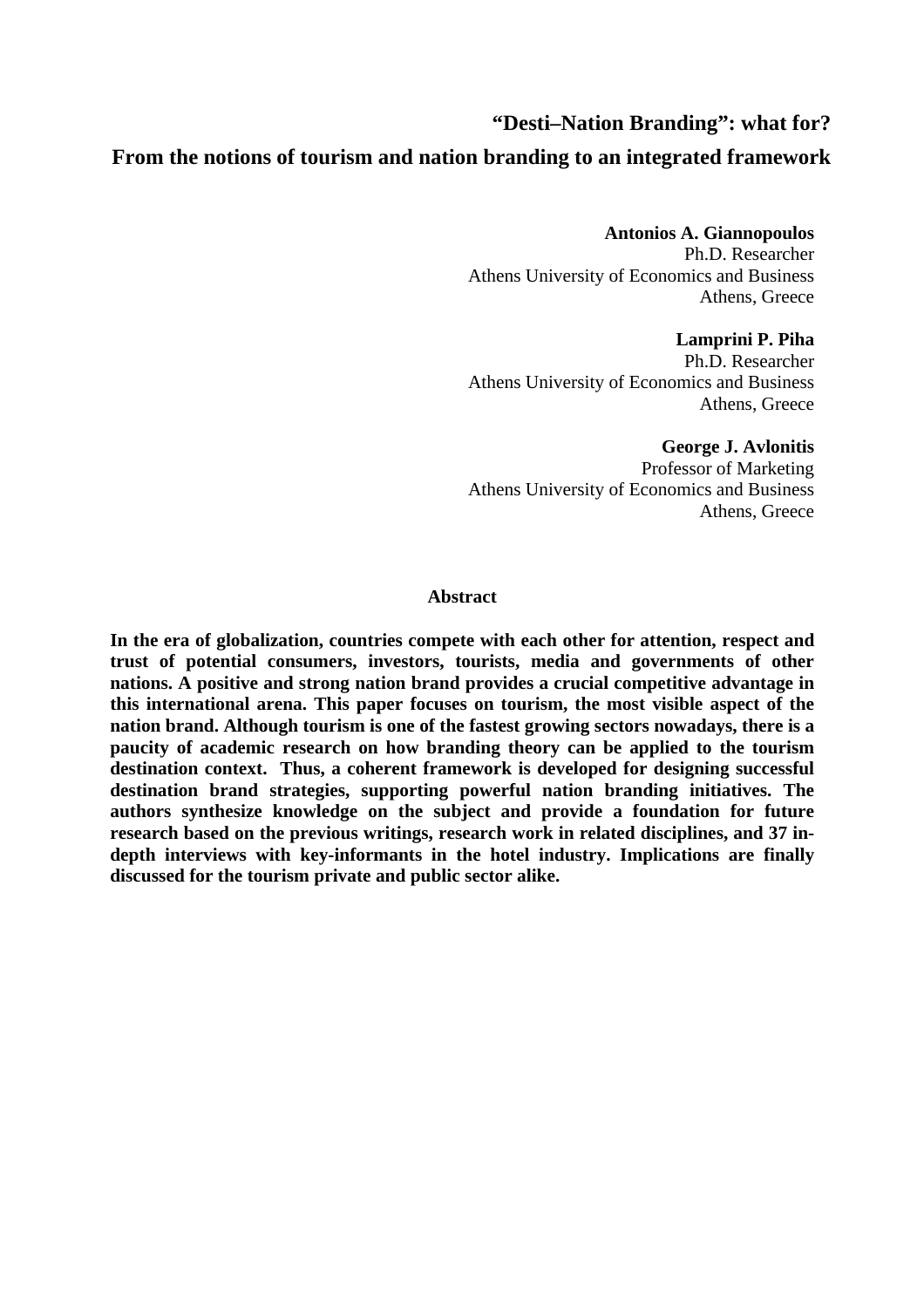## **1. Introduction**

In today's intensely competitive world, where access to capital, talent, ideas and consumers gets ever easier, countries' ability to compete against each other for share of mind, share of income, share of talent and share of voice, is significantly determined by the power of their brand image (Anholt, 2004). Unless a country "stands for" something special and different, there is little chance that this country will be able to compete successfully for any of the precious attention.

According to Anholt (2005a), countries have always been brands, in the truest sense of the word. Like any brand, nations have individual identities which are unique unto themselves (Jaworski & Fosher, 2003); no two nations are alike. Based on their unique identities, many countries have been branding themselves deliberately and systematically for centuries, even if the respective vocabulary has only recently been adopted. Whereas the idea of branding nations is still questioned by most people (Olins, 2002), the notion of brand management for countries has been established as one of the key tools for attaining nation-wide competitiveness.

However, the multidimensionality and the abstract notion of a country, as a whole, impose complex challenges in the development of an applicable framework for nation branding. Additionally, branding a nation requires the coordination of numerous stakeholders who are almost impossible to be managed and controlled in a free-floating environment. This imposes several restrictions while trying to build a powerful nation brand.

In this vein, we propose that each country should emphasize on its core strengths and the most malleable characteristics in order to build a successful nation brand. This preliminary work delves into one important aspect of the nation brand, namely tourism. The main scope of the study is to present a sound way of enhancing the nation brand image through destination branding (Balakrishnan, 2008), especially in cases where tourism may constitute a country's competitive advantage, the lifeblood of its economy, and consequently a dominant nation brand dimension. Merging together the concepts of nation and destination branding, the purpose of this paper is to contribute to the scarce existing literature on destination branding by providing a coherent branding strategy framework for destinations.

Defining destinations at a national level, a foundation for the systematic development of a theory of destination branding is formed, by roughing out its basic dimensions and developing a comprehensive framework for tourism policy-makers to build upon (e.g. destination marketing organizations – DMOs, national tourism organizations – NTOs, local authorities). To accomplish our purpose, we first drew on relevant literature that either explicitly delves into destination branding or implicitly contributes to a deep understanding of the construct. Then, we conducted carefully planned in-depth interviews with key-informants from the hotel industry, in order to incorporate their feedback and translate it into novel insights regarding the necessary steps of a destination branding strategy. These steps, finally unveiled with the aid of the elaboration on the literature and the qualitative findings, led to the conceptualization of a preliminary destination branding framework. The article concludes with a discussion of implications for tourism practitioners and an agenda of topics regarding destination branding that call for future research efforts.

# **2. Theoretical Background**

#### *2.1. Nation Branding and Tourism*

In 1990's, branding literature witnessed the first conceptualizations broadened at a national level. Almost all relevant studies to date, though, agree on the complex character of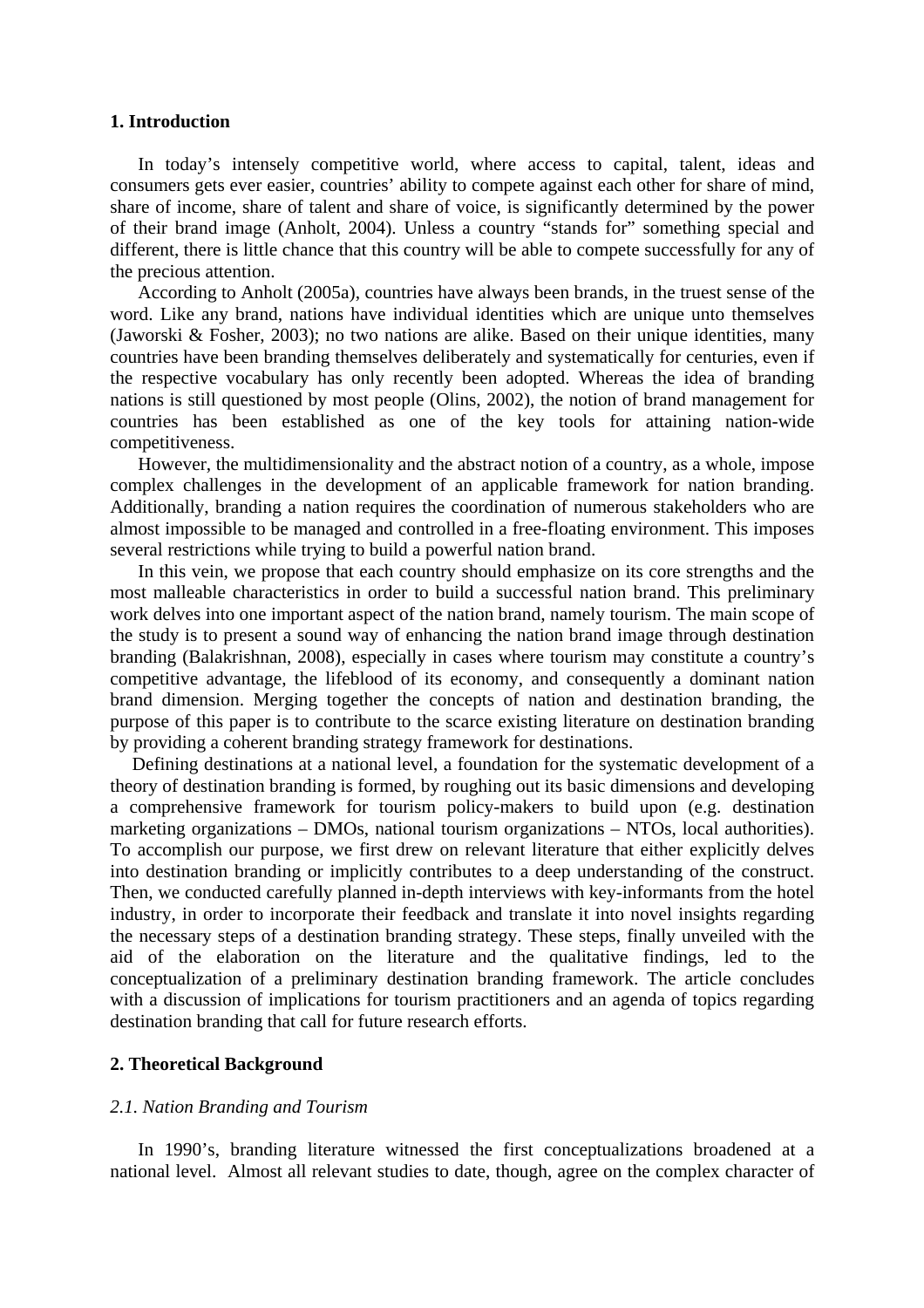this research domain, since, in essence, a nation's brand identity is based on the nation's people, beliefs and history (Jaworski & Fosher, 2003). As a matter of fact, many academics and practitioners have recognized that the image of a country is so complicated and fluid as to deny the clarity implicit in a term such as nation brand image (e.g. O'Shaughnessy & O'Shaughnessy, 2000).

The term "Nation Brand" was coined by Anholt in 1990's, when he defined it as the sum of people's perceptions of a country across the following six areas of national competence: exports, governance, tourism, investment and immigration, culture and heritage, and people. Each country's strengths and weaknesses rely on each point of this "hexagon" (consisted of the six respective angles named after the key-components of the nation brand notion). Amid the six sub-components, tourism may play a vital role in the research arena of nation branding.

Hence, this study elaborates on the tourism sector, as one of the most 'tangible' and manageable elements pertaining to the nation brand concept. Branding a nation is certainly different from destination brand building, revealing a relationship of 'field-subfield'. Nonetheless, it cannot be ignored that tourism, in general, obviously occupies more common ground with nation branding than any other aspect of a country's international publicity (Kerr, 2006). From a nation branding perspective then, focusing on tourism, destination branding is the next subject to be discussed.

#### *2.2. Destination Branding*

Highlighting the significance of destination branding, Morgan and Pitchard (2000) argued that the battle for customers in the tourism industry will be fought not over price but over the hearts and minds, indicating that branding will be the key to success. Based on Richie and Richie (1998), later work made by Blain et al. (2005: p.337) resulted in the definition of destination branding as "*the set of marketing activities that (1) support the creation of a name, symbol, logo, word, mark or other graphic that readily identifies and differentiates a destination; that (2) consistently convey the expectation of a memorable travel experience that is uniquely associated with the destination; that (3) serve to consolidate and reinforce the emotional connection between the visitor and the destination; and that (4) reduce consumer search costs and perceived risk*", all with the intent purpose of creating an image that influences consumers' decisions to visit the destination in question, as opposed to an alternative one.

Unlike many scientific contributions in the field of product brands, the research line of tourism destination brands is still in its infancy (Hosany et al., 2006; Park & Petrick, 2006). The question remains as to whether already embedded branding principles can be transferred to destinations. Increasingly, there is a general agreement among academics and practitioners that destinations can be branded in much the same way as consumer goods and services (e.g. Olins, 2002; Kotler & Gertner, 2002; Anholt, 2002; Papadopoulos & Heslop, 2002). Hence, despite earlier skepticism about transferring the brand concept to the tourism destination context, this research topic has recently attracted the interest of academics and practitioners (e.g. Curtis, 2001; Anholt, 2002; Cai, 2002; Pitchard & Morgan, 1998; Olins, 2002; Caldwell & Freire, 2004). However, the interest in the subject remains limited, since efforts applied to the destination marketing field constitute a knowledge-intensive and an exceptionally complicated task (Singh & Hu, 2008). The complexity seems to be inherent in the process of capturing the essence of a destination, which is multi-attributed per se (Pike, 2005). The perplexity of the tourism destination concept is based on a myriad of different products, services and experiences, which are all managed, distributed and 'consumed' by different stakeholders (hoteliers, travel agents, tour operators, transportation companies, local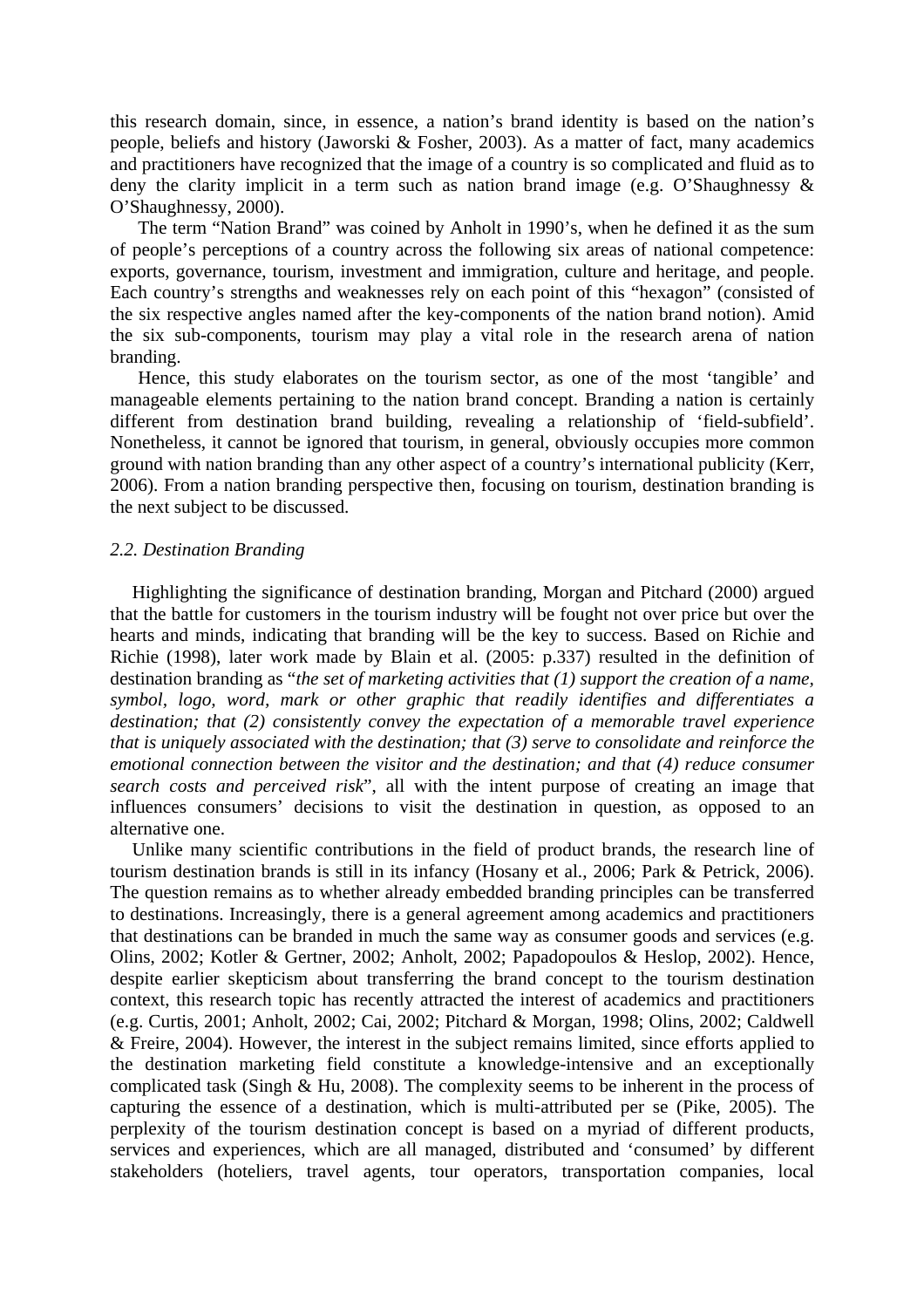authorities and residents, destination management organizations, tourists etc.) with a variety of ownership forms, and often without an appropriate hierarchy with a set of rules for stakeholders to adhere to (Konecnik & Go, 2008; Konecnik, 2005).

 To date, the vast majority of tourism destination studies have addressed and examined the brand concept primarily from a demand-side perspective, adopting a consumer-perceivedimage approach (e.g. Echtner & Ritchie, 1993; Baloglu & McCleary, 1999; Anholt, 2005). In contrast, only some years ago did researchers advocate the importance of a supply-side managerial perspective on tourism destination branding (e.g. Cai, 2002; Hankinson, 2007; Blain et al., 2005; Balakrishnan, 2008; 2009). Beyond research efforts particularly dealing with destination branding, important input in the present study definitely stems from the work of top academics in the branding field, with a research focus on brand building and the development and maintenance of strong brands, without direct connotation of the tourism destination context (e.g. Doyle, 1990; Aaker, 1996; Davis et al., 2002; Keller, 2008).

Nevertheless, a profound research work particularly focused on delineating the necessary steps of a successful destination brand strategy seems indispensable. Indeed, a close examination of the literature reveals a lack of clear definition of a successful destination brand strategy process, very little careful attention to management issues and virtually no empirically tested theory. Thus, in order to further contribute to the theoretical development of a destination branding framework, we specially designed a qualitative study.

## **3. Field Interviews**

The qualitative study comprised of in-depth interviews with 37 hotel managers in four-star, five-star hotels and five-star deluxe hotel units located in Greece. Especially in the private tourism sector, hotel managers represent one of the most crucial parts of the travel and tourism community (i.e. accommodation); they are perceived as the principal stakeholders of the hotel industry with a holistic view of the destination's strengths and weaknesses and with crucial role in issues pertaining to destination brand-related policies. Additionally, as part of the industry, single service providers (e.g. hotels) stimulate tourism experiences at a microtourism level that can affect destination image at a macro level. Judging from all the above and in combination with the fact that tourism in Greece is considered the lifeblood of the country's economy (e.g. World Economic Forum; Blanke & Chiesa, 2009), Greek hotel managers were selected as the key-informants in our qualitative research design. In order to tap a wide range of views and perspectives in the course of the data collection, attention was paid in order to ensure that the sample included key-informants from both city and resort hotels dispersed across continental and insular Greek tourism destinations. The personal interviews, typically, lasted around 50-60 minutes and were audio taped. A standard format was followed for all interviews, whose main aim was to investigate the building blocks of a successful destination brand strategy. For this reason, interviewees were asked to express their opinion on what they believe destination brand is, why it is important at a national/country level, what specific activities a brand-oriented destination undertakes and, in general, anything they perceive as important for a destination in order to build a successful brand. In this way, we were also able to ascertain the external validity of the elements that we had identified as important for destination branding through the extensive review of the relevant literature. These elements are presented in the following section enhanced with the valuable view gained from the field-interviews.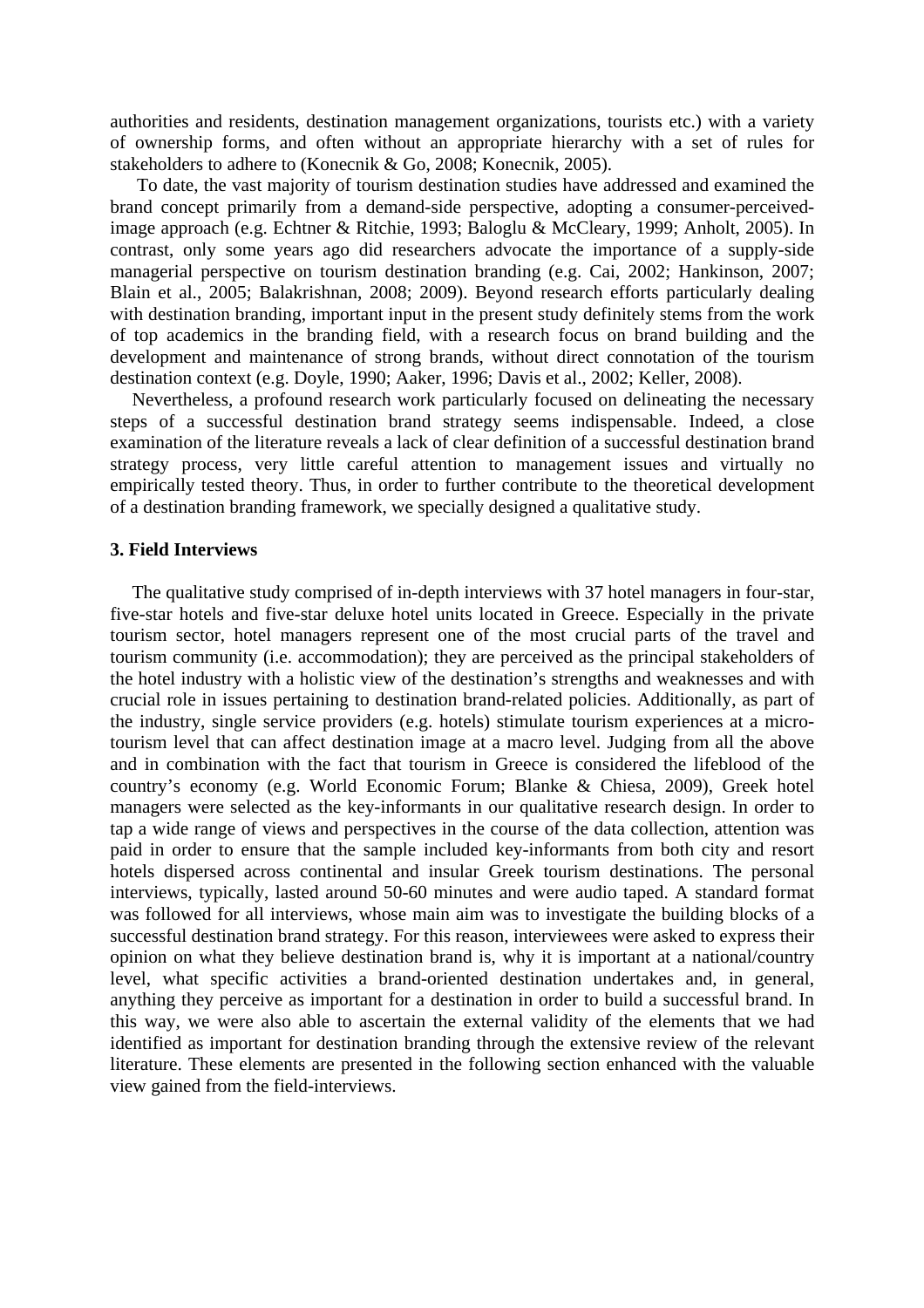# **4. Analysis-Results: Destination Branding Framework**

Taking into account the research viewpoints expressed in the literature and based on a thorough analysis of the 37 in-depth interviews, we have uncovered an important number of elements which appear to represent the building blocks of a destination branding strategy. In



particular, based on the concession that brand building theory can be transferred to the field of destination branding and merging together the qualitative insights with the extant literature, we briefly describe a preliminary framework for developing and maintaining successful destination brands over time. The framework is divided into two distinct stages as shown in *Figure 1*.

During the stage of "Destination Brand Development", three steps are important and necessary for the formation of a successful destination brand:

*Brand Analysis:*

It refers to the development of a thorough knowledge regarding tourists' brand needs, competitive brand offerings and internal brand destination capabilities (e.g. Aaker, 1996; Aaker & Joachimsthaler, 2000; Balakrishnan, 2009). A hotel manager characteristically stressed: "*To successfully build the destination brand, information and knowledge are the best* 

*weapons hereafter*"  $(16)^1$ . This step can lead to a deep understanding of: 1) what target tourists need and desire from an ideal destination, 2) what functional, emotional, and/or selfexpressive benefits are offered by the other competitive destinations, and 3) what are the strengths and limitations of the destination under investigation as these are set by the history of the destination, its culture, as well as its geographical and morphological settings. Another hotel manager mentioned: "*A deep understanding of what we possess, how we are perceived and what our capabilities are, would be of utmost importance […] starting from infrastructure, existent units, accessibility and all the activities included in an attractive package offered to our visitors*". Through all the above, a stable ground is formed for the development of an appropriate positioning.

*Brand Positioning Development:*

Based on a thorough tourist, competitor and self-analysis, a destination should be in a solid position to clarify its unique brand identity, namely what the destination "stands for", providing direction and purpose for the future (Aaker, 1996; Keller 2000a; Cai, 2002). As an interviewee commented: "*There are people out there who are willing to buy our product, they can afford it… we can only reach them by clarifying who we are and what we can deliver.*  [...] Take for example Dubai. It is not by chance that it is positioned as such." (33)<sup>1</sup>. This step results in the selection of a brand positioning that successfully reflects the part of the brand identity that is to be actively communicated to the target audience, setting the direction of marketing activities and programs and creating key brand associations in the minds of tourists and other important stakeholders that differentiate the destination brand in a meaningful way

 $<sup>1</sup>$  The number refers to the sum of respondents who mentioned the specific dimension of the destination branding</sup> framework, in one way or another.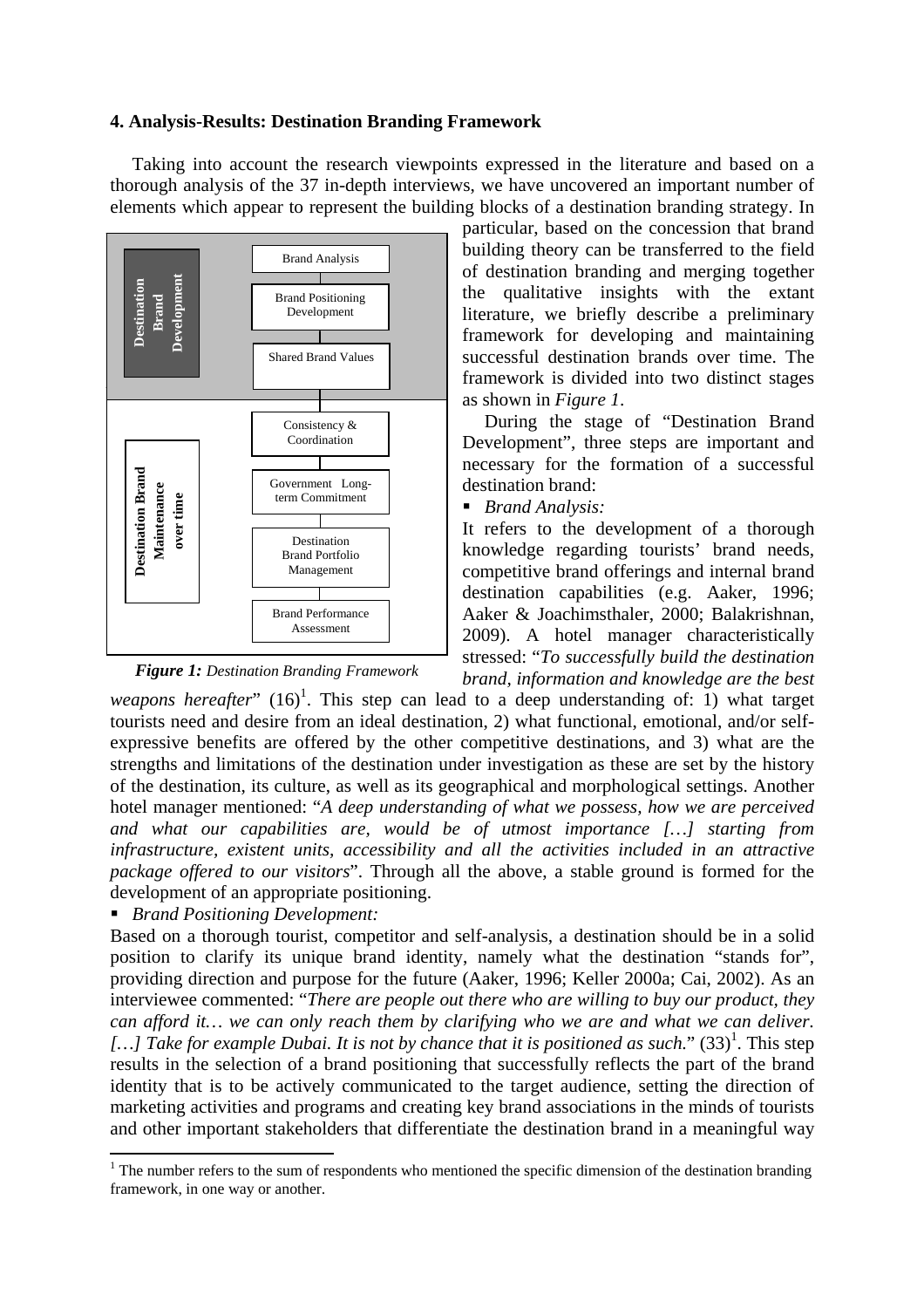(Aaker, 1996, de Chernatony 1999; Urde, 1999; Blain et al., 2005; Ghodeswar, 2008; Balakrishnan, 2008). "*Differentiation in how the destination is positioned…that's the answer to global competition […] there is space for everyone in the tourism market*", as another manager mentioned. To be effective, a destination brand positioning must be close to reality, believable, simple, appealing and distinctive. It should not promise what a destination cannot and will not deliver (Kotler & Gertner, 2002).

# *Shared Brand Values:*

The destination brand positioning must be effectively communicated to all the internal stakeholders, in order to create a common understanding of the destination brand values, form positive beliefs and attitudes towards the brand (e.g. Davis et al., 2003; Tybout & Calkins, 2005; Vallaster & de Chernatony, 2005) and facilitate the proper delivery of the brand promise to tourists and visitors (e.g. Keller, 1999; Balakrishnan, 2008; 2009). Herein, the words of various respondents are indicative: "*Let's all feel that we sell something more than accommodation, we sell part of a whole destination […] we definitely know ourselves much better than the intermediaries and, to communicate it externally and sell it effectively, we should all agree on a common branding philosophy*", "…*Branding our country is our own*  affair [...] hoteliers, managers, local agents, municipality, government and so on" (28)<sup>1</sup>. Local community as well as the private and public sector need to agree with, subscribe to, and enact the destination's vision of what it is, what it stands for, and where it is going (Anholt, 2005).

After a destination brand is successfully developed, it must be maintained and enhanced over time through ("Destination Brand Maintenance over time"):

*Continuous coordination of marketing activities:*

It is pursued in order for the essence of the destination brand to remain consistent across all tourist contact points (e.g. Keller 2000b; Keller & Lehmann, 2006; Hankinson, 2007; Balakrishnan, 2009). A hotel manager wondered: "*If you try to sell luxury properties and your country's communication message refers to a financially affordable destination, then you do have a serious problem […] what do we really try to say altogether?*" and continued *"…an ideal destination would be the one where tourism practitioners take coordinated actions*  toward a unified message, a common strategy, an agreed level of prices etc." (35)<sup>1</sup>. As Anholt (2004: p. 222) has noted: "We know from experience that getting many independent people and organizations (all with very different interests, opinions and agendas) to speak with a single voice is a hard thing to achieve. But it is clear that unless such a homophony is accomplished, a destination brand program is guaranteed to fail".

*Government long term commitment:*

If it is ensured, it should be directed in a way to support the development and infusion of the destination brand values across multiple stakeholders, in order to generate an ongoing commitment of all people to the destination brand, encourage brand supportive behavior and facilitate the necessary consistency mentioned earlier (e.g. de Chernatony, 1999; Tybout & Calkins, 2005; Vallaster & de Chernatony, 2005; Hankinson, 2007). The words of a hotel manager briefly describe the rationale of this dimension: "*Governmental bodies don't need to interfere with the specific business (e.g. hotels) but they should be interested in the impact of it on the national tourism destination strategy. That would be a really participative approach. […] Government commitment to our destination brand's vision is not a matter of choice, it is a matter of necessity*"  $(26)^1$ . The interviews pointed out the significance of the ever-existing political responsibilities in this context, as a hotel manager reported: *"They should put*  <sup>t</sup>hemselves in the hoteliers' shoes on the one side and think as tourist on the other" (28)<sup>1</sup>.

*Proper destination brand portfolio management:*

It represents the necessity of successfully managing the multiple different "product" brands of a destination, in such a way that synergies are fostered, brand assets are leveraged, tourism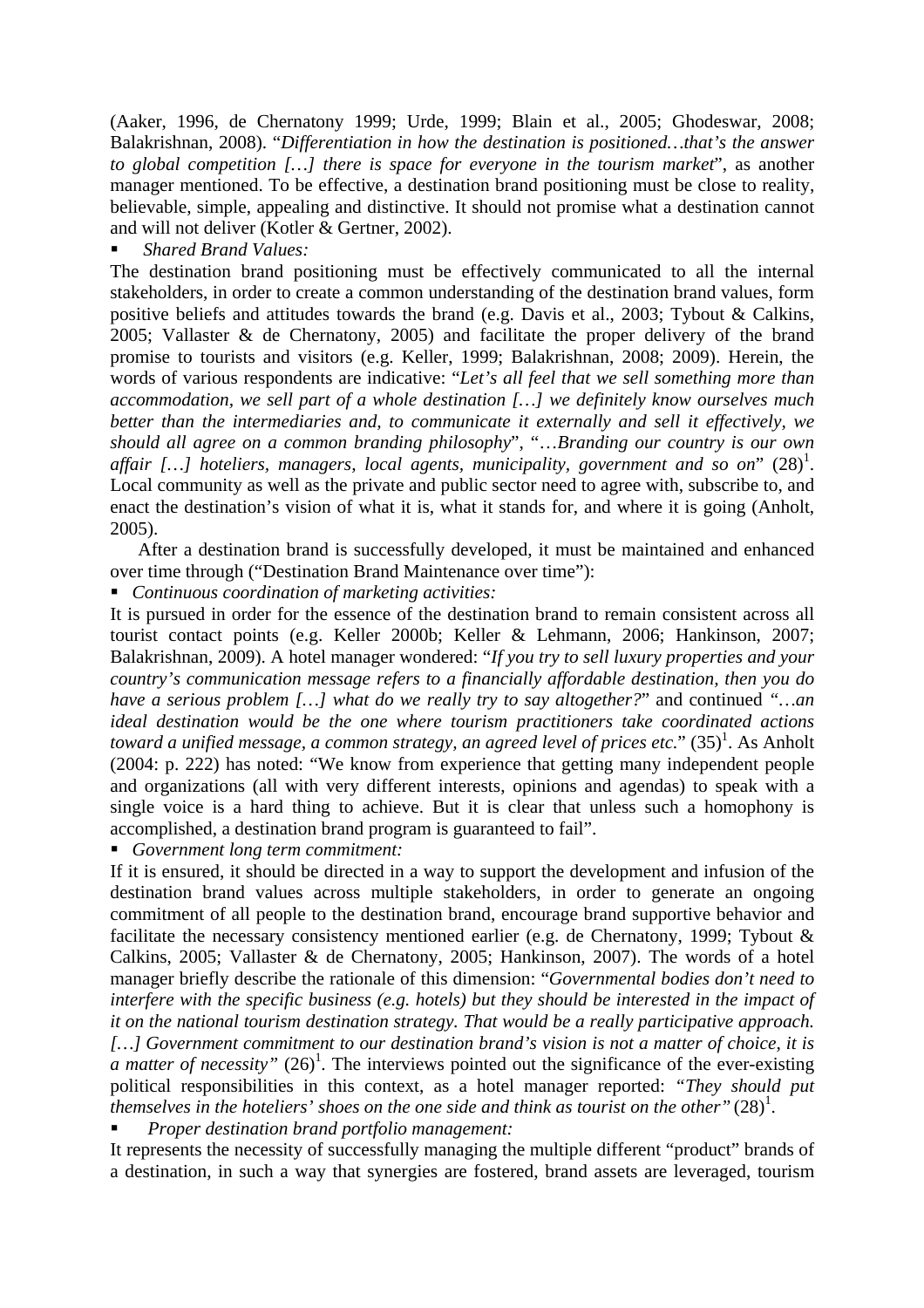market relevance is maintained and confusion of the destination brand to tourists' minds is avoided (Aaker, 2004). According to a hotel manager: "…*different tourism products require*  special branding efforts without ignoring the 'national destination brand umbrella'"  $(19)^1$ . The words of another hotel manager are also indicative: "*Consistency between different tourism products under the same "destination brand" is a sine qua non […] the case of some hotels operating somehow in a network promoting cultural tourism here in Greece is a good example at hotel level… let's imagine how it could work at country level*".

*Periodical monitoring of brand performance:*

This process should be based on primary and secondary findings accumulated through tourist and internal based research, in order to identify gaps between tourist and locals perceptions regarding the destination brand and consequently refine, if necessary, the branding efforts (e.g. Aaker, 1996; 2004; Keller, 1998; 2000b; Keller & Lehmann, 2006; Ghodeswar, 2008). The need for brand performance assessment is exemplified by a hotel manager's remark: "*How did tourism market perceive our branding efforts? Which part of the market did we*  actually 'touch' with our activities? Did anything go wrong?" (22)<sup>1</sup>. Another manager suggested: "*We may have a powerful brand, we may believe in that, but at the end of the day, what's the experience the traveler gets? What else do I need to do as a country destination? And what are the challenges lying ahead? […] We should mind the gap, and if it does exist, then destination branding should be modified".*

# **5. Managerial Implications and Research Agenda**

As a nation's valuable asset, a positive brand image provides the national identity with a robust, tangible, communicable and useful character. From a nation branding standpoint, as we begin to tackle the challenges discussed before and in line with the framework depicted above, it is imperative that specific steps are followed by all potential actors in the tourism sector in order for a powerful destination brand to be established. On the grounds that the nation brand can also be supported by organized national tourism efforts, destination brand building can facilitate the process of nation branding. Inter alia, effective destination branding provides tourists with an assurance of quality experiences, reduces visitor search costs and offers a way for destinations to establish a unique selling proposition (Blain et al., 2005). This is the case of the 'favoured few' countries that enjoy remarkable growth (Kerr, 2006). It is then suggested that a long-term macro-destination branding strategy might have a direct, highly promising impact on nation branding.

The proposed framework, following a supply-side managerial perspective and adopting a corporate branding conceptualization, presents the specific stages that must be followed by all potential actors in the tourism sector in order for a powerful destination brand to be established. From tourism practitioners' point of view, the coordination under a coherent 'destination branding umbrella' provides opportunities for synergies such as targeted marketing activities within the same frame of reference (i.e. destination profile, tourist segments etc.). DMOs and other tourism stakeholders can altogether share a common vision expressed through daily marketing practices based on a cohesive strategy, according to the dimensions discussed. The necessity of such a strategy was actually confirmed by a hotel manager stating that *"we should all opt for a common destination branding strategy in order to be at the top of the travelers' wishing list in such a fierce competition".* 

From tourism practitioners' point of view, the coordination under a coherent 'destination branding umbrella' offers new opportunities for synergies (marketing activities within the same frame of reference i.e. destination profile, tourist segments etc.). National tourism development strategies can be supported by both private and public sector, reaching a consensus built upon a widely accepted destination branding framework. In this case, public-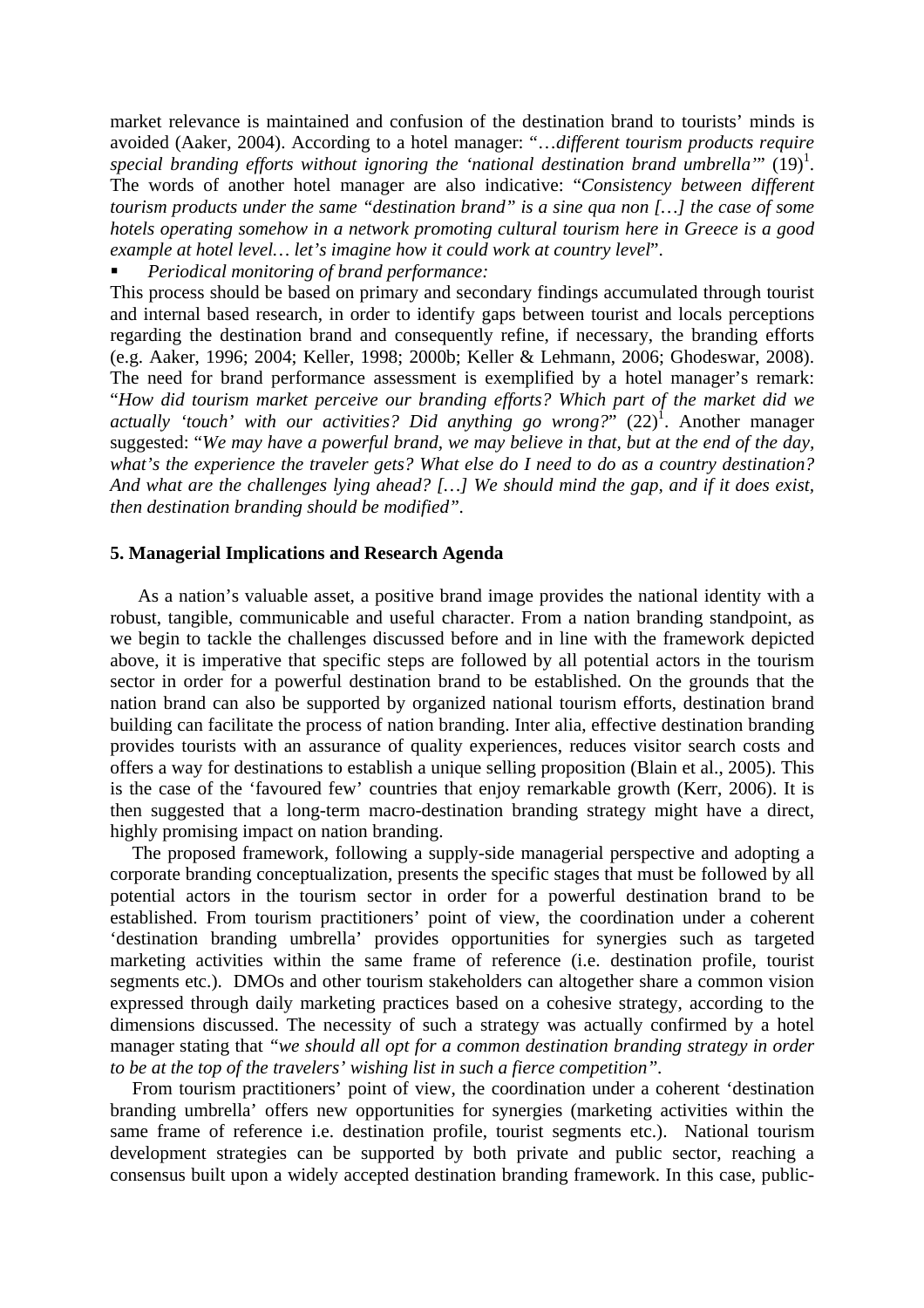private partnerships (e.g. regarding tourism projects) may be more easily cultivated. Besides facilitating context-specific policies (i.e. tourism), a robust model of destination brand policy might indirectly support the communication with potential investors and publics overseas, raising country's awareness. By and large, in the area of public diplomacy, international relations and countries' position in the global arena may be partly influenced, promoting national interests and advancing foreign policy goals.

However, it is difficult for a nation to have "a consistent persona" since it seems to be a constellation of various images (O'Shaughnessy & O'Shaughnessy, 2000). The overall reputation of a country has to be measured, managed and influenced by a partnership between tourism, culture, government and civil society. As Anholt has stressed (2005b) "By applying destination branding strategies, a country might attract more tourists, but it won't do nearly as much to affect the 'nation brand' as when all stakeholders work together around a single, visionary national strategy".

Countries have to go a very long way before they can prosper in the global market for tourists, investors, consumers, the respect and attention of the world's media and other governments. Provided that a strong national destination brand may not be easily engendered, "desti-nation branding" might be considered an additional and distinct form of sustainable, nationwide, competitive advantage. Exciting opportunities are offered for researchers and practitioners to undertake pioneering work in the development, implementation and assessment of a destination branding success story with an overall positive effect on the theoretic notion of nation branding.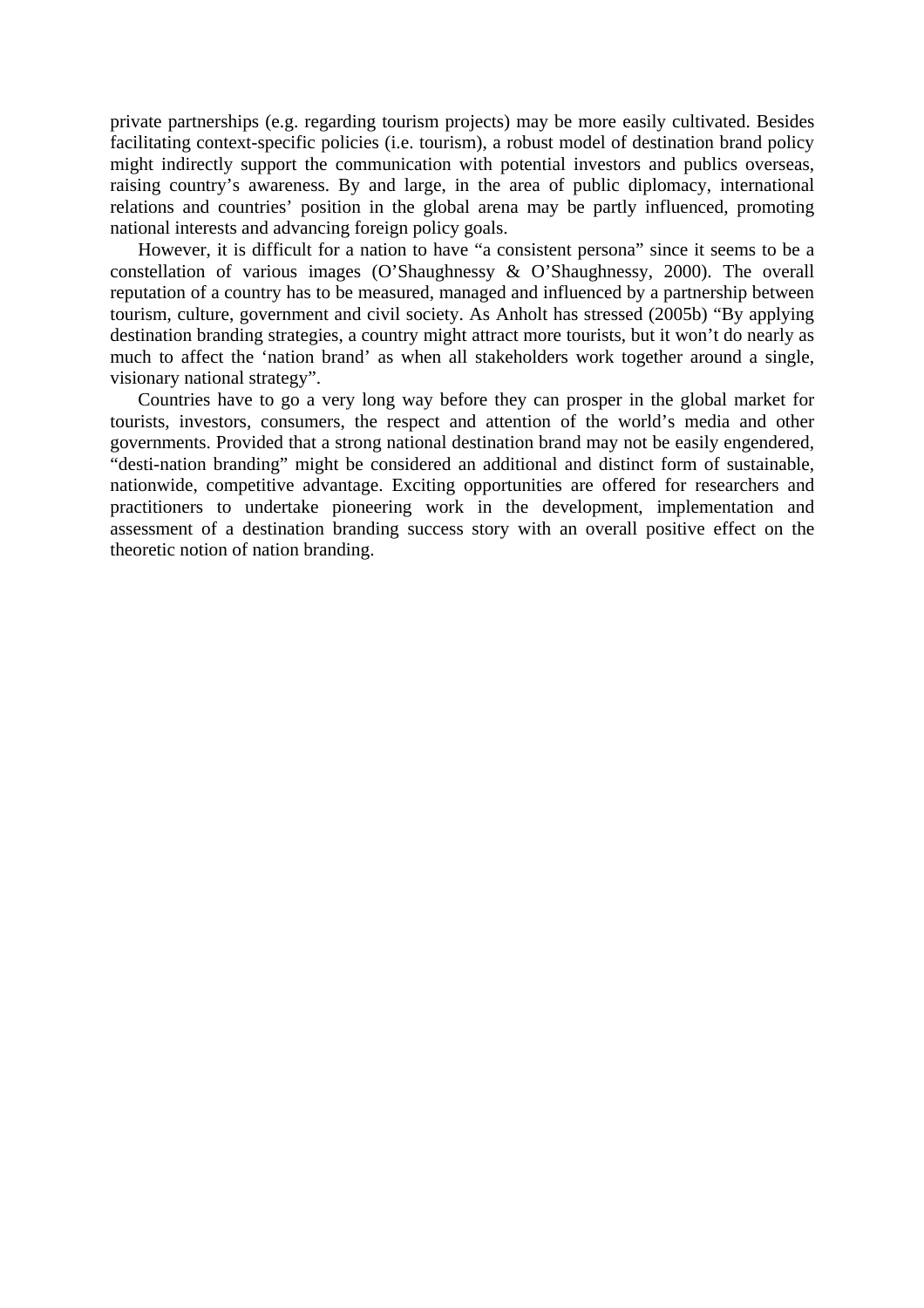## **5. References**

- Aaker, D. A. (1996). *Building Strong Brands*. Free Press NY.
- Aaker, D. A. , & Joachimsthaler E. (2000). *Brand Leadership*. Free Press NY.
- Aaker, D. A. (2004). *Brand Portofolio Strategy: Creating Relevance, Differentiation, Energy, Leverage and Clarity*. Free Press NY.
- Anholt, S. (2002). Forword. *Journal of Brand Management,* 9(4/5), 229-239.
- Anholt, S. (2004). Branding Places and Nations. In Clifton, R., Simmons, J. & Ahmad S. (eds), *Brands and Branding,* Princeton, NJ: Bloomberg Press, London, 213-226.
- Anholt, S. (2005a). Anholt Nation Brand Index: How Does the World see America?. *Journal of Advertising Research,* 45(3), 296-304.
- Anholt, S. (2005b). *Nation Branding, Place Branding, Destination Branding, Country Branding, Competitive identity… What Does It All Mean.*  Http://www.earthspeak.com/what\_does\_branding \_a\_country\_act.htm. [Accessed the 12th of May 2009, 13:20].
- Balakrishnan, M. S. (2008). Dubai a star in the East: a case study in strategic destination branding. *Journal of Place management and Development,* 1(1), 1753-8335.
- Balakrishnan, M. S. (2009). Strategic Branding of Destinations: a framework. *European Journal of Marketing,* 43(5/6), 611-629.
- Baloglu, S., & McCleary, K.W. (1999). A Model of Destination Image Formation. *Annals of Tourism Research,* 26(4), 868-897.
- Bieger, T. (2000). Management for Destinations and Tourism Organizations. *Oldenbourg,*  Muenchen.
- Blain, C., Levy, S.E., & Ritchie, J. R. B. (2005). Destination Branding: Insights and Practices from Destination Management Organizations. *Journal of Travel Research,* 43(4), 328- 338.
- Blanke, J., & Chiesa, T. (2009). The Travel & Tourism Competitiveness Report 2009: Managing in a Time of Turbulence. *World Economic Forum*, 206.
- Buhalis, D. (2000). Marketing the Competitive Destination of the Future. *Tourism Management,* 21(1), 97-116.
- Cai, L. (2002). Cooperative Branding for Rural Destinations. *Annals of Tourism Research,*  29(3), 720-742.
- Caldwell, N., & Freire, J. R. (2004). The Differences Between Branding a Country, a Region and a City: Applying the Brand Box Model. *Journal of Brand Management,* 12(1), 50- 61.
- Curtis, J. (2001). Branding a State: The Evolution of brand Oregon. *Journal of Vacation Marketing,* 7(1), 75-81.
- Davis, S. M., Dunn, M., & Aaker, D.A. (2003). *Building the Brand-Driven Business: Operationalize Your Brand to Drive Profitable Growth*. Free Press NY.
- Daye, M. (2006). Communicating Destination Brand Image: Challenges and Prospects for the Dutch Caribbean. In *Proceedings of the 24th EuroCHRIE Congress,*October, Thessaloniki-Greece.
- Doyle, P. (1990). Building Successful Brands: The strategic options. *The Journal of Consumer Marketing*, 7(2), 5-21.
- de Chernatony, L. (1999). Brand Management Through Narrowing the Gap Between Brand Identity and Brand Reputation. *Journal of Marketing Management*, 15(1/3), 157-179.
- Echtner, C. , & Ritchie, B. (1993). The Measurement of Destination Image: an empirical assessment. *Journal of Travel Research,* 31(4), 3-13.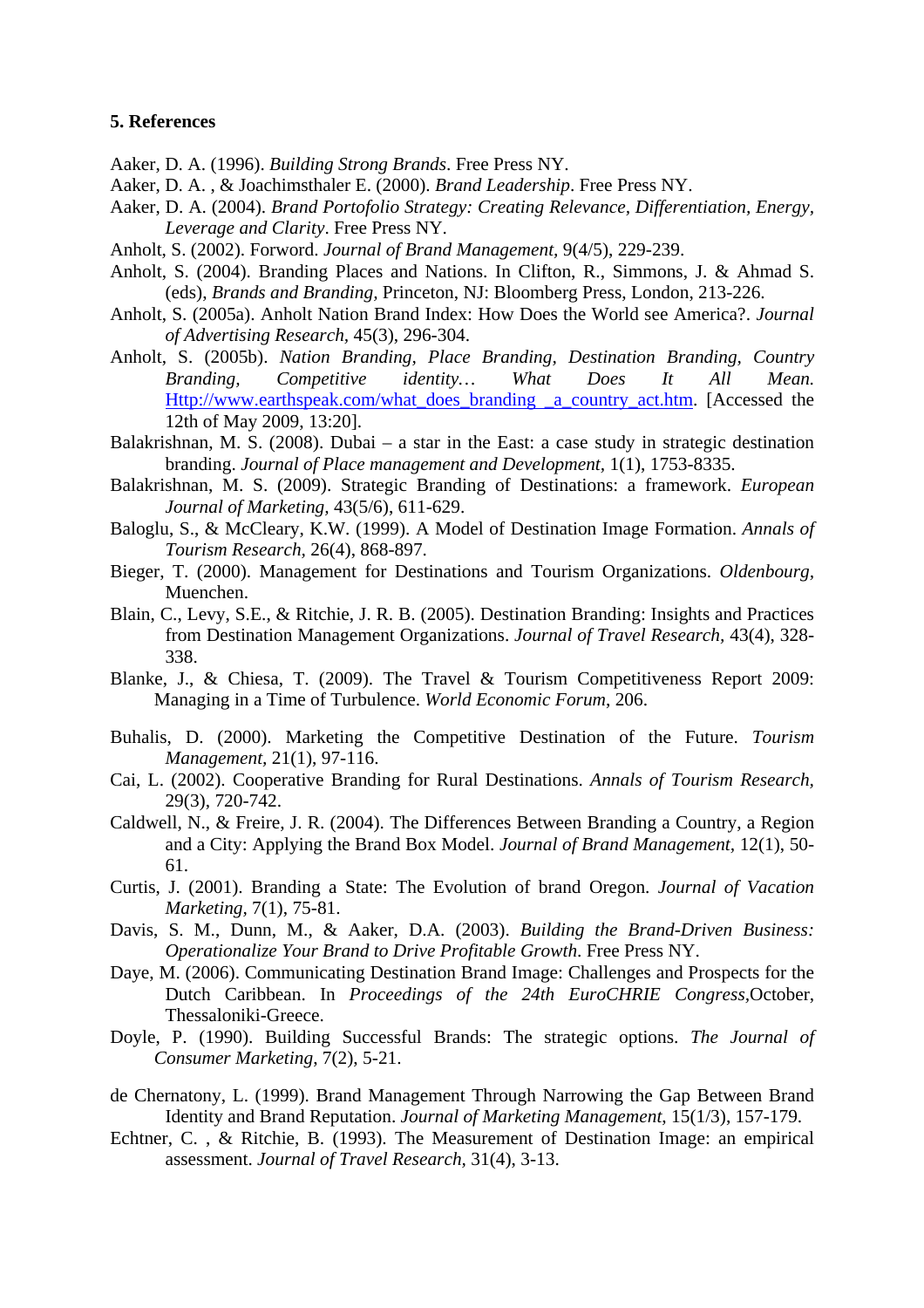- Ewing, M. T., & Napoli, J. (2004). Developing and Validating a Multidimensional Nonprofit Brand Orientation Scale. *Journal of Business Research*, 58(6), 841-853.
- Gartner, W. C. (1986). Temporal Influences on Image Change. *Annals of Tourism Research,*  13(4), 635-644.
- Gartner, W.C. (1993). Image Formation Process. *(in Uysal, M. and Fesenmaier, D.R.: Communication and Channel Systemsin Tourism Marketing),*The Haworth Press, New York, 191-215.
- Ghodeswar, B. M. (2008). Building Brand Identity in Competitive Markets. *Journal of Product & Brand Management,* 17(1), 4-12.
- Hankinson, G. (2001). Location Branding: a study of the branding practices of 12 English cities. *Journal of Brand Management,* 9(2), 127-142.
- Hankinson, G. (2005). Destination Brand Images: a business tourism perspective. *Journal of Services Marketing,* 19(1), 24-32.
- Hankinson, G. (2007). The Management of Destination Brands: Five Guiding Principles based on Recent Developments in Corporate Branding Theory. *Journal of Brand Management,* 14(3), 240-254.
- Hanna, S., & Rowley, J. (2008). An analysis of terminology use in place branding. *Place Branding and Public Diplomacy,* 4(1), 61-75.
- Horrigan, D. (2008). Branding a Tourist Destination: the Cayman Island case. In *Proceedings of the 26th EuroCHRIE Congress,*October, Dubai-UAE.
- Horrigan, D. (2009). Branded content: A new model for driving tourism via film and branding strategies. In *Proceedings of the 4th International Scientific Conference of the University of the Aegean,* October, Rhodes Island-Greece.
- Hosany, S., Ekinci, Y., & Uysal, M. (2006). Destination image and destination personality: An application of branding theories to tourism places. *Journal of Business Research,* 59(5), 638-642.
- Hsu, C.H.C., & Cai, L.A. (2009). Brand Knowledge, Trust and Loyalty a Conceptual Model of Destination Branding. In *Proceedings of the ICHRIE Conference,*July, San Fransisco-USA.
- Hunt, J.D. (1975). Image as a Factor in Tourism development. *Journal of Travel Research,*  13(4), 1-7.
- Jaworski,S.P., & Fosher, D. (2003). National Brand Identity & Its Effect on Corporate Brands: The Nation Brand Effect (NBE). *The Multinational Business Review,* 11(2), 99-108.
- Kerr, G. (2006). From Destination Brand to Location Brand. *Journal of Brand Management,*  13(4/5), 276-283.
- Keller, K.L. (1998). *Measuring Customer-Based Brand Equity*. In Perspectives of Modern Brand Management, ed. Dr Franz-Rudolf Esch, 989-1010.
- Keller, K.L. (1999). Brand Mantras: Rationale, Criteria, and Examples. *Journal of Marketing Management*, 15(1/3), 43-51.
- Keller, K.L. (2000a). *Building and Managing Corporate Brand Equity*. Oxford University Press.
- Keller, K.L. (2000b). The Brand Report Card. *Harvard Business Review*, 78(1), 147-157.
- Keller, K. L., & Lehmann, D. R. (2006). Brands and Branding: Research Findings and Future Priorities. *Marketing Science.* 25(6), 740-759.
- Konecnik, M. (2002). The Image as a Possible Source of Competitive Advantage of the Destination – The Case of Slovenia. *Tourism Review,* 57(1/2), 6-12.
- Konecnik, M. , & Go, F. (2008). Tourism Destination Brand Identity: The Case of Slovenia. *Journal of Brand Management,* 15(3), 177-189.